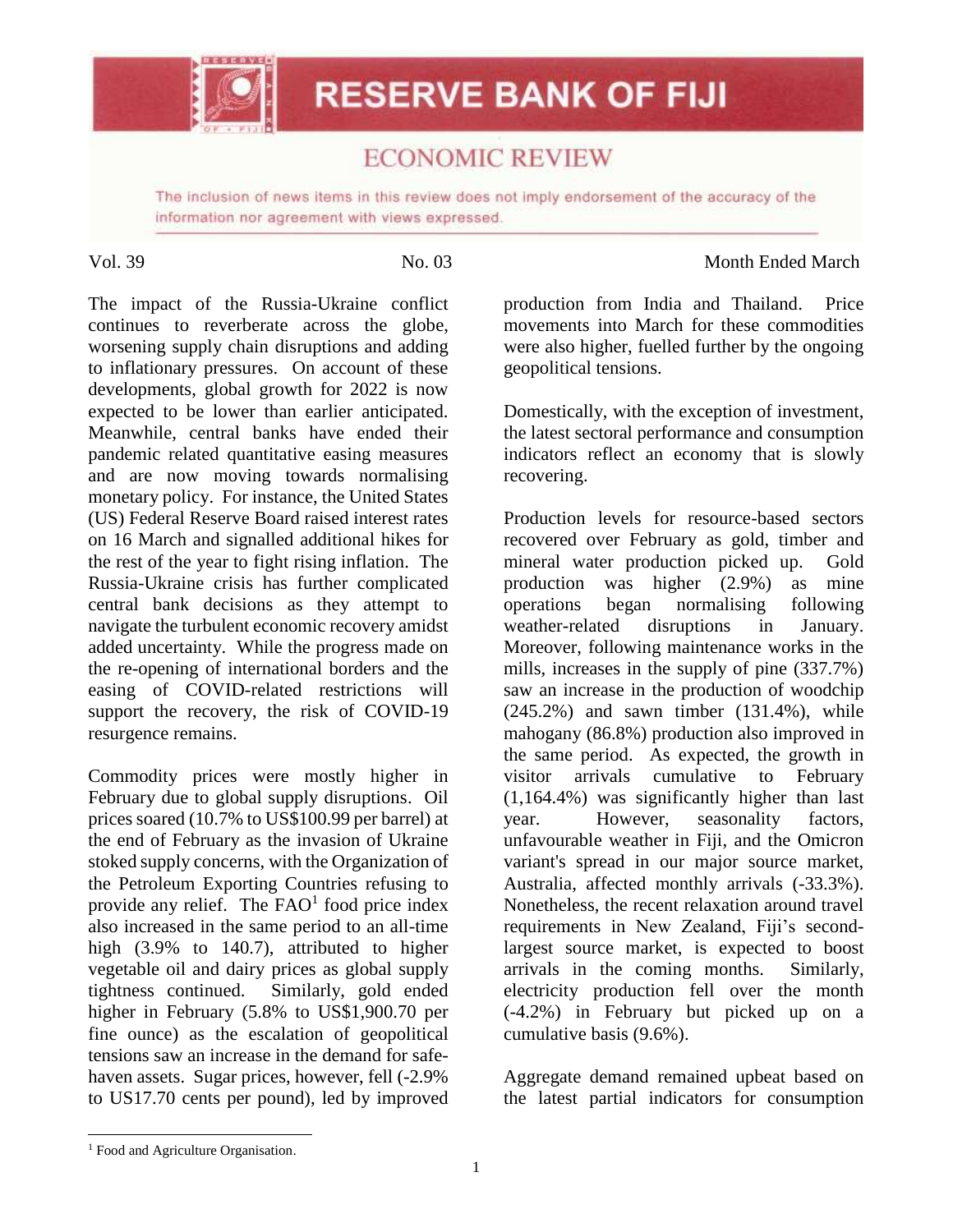which grew over the year. Although still below the pre-pandemic levels, increased consumption activity was evident in the higher Pay as You Earn Tax  $(2.0\%)$ , domestic  $(7.0\%)$  and import Valued Added Tax (VAT) (40.9%) collections and the electricity demand (6.4%) cumulative to February. Spending on both new (17.2%) and second-hand (4.0%) motor vehicles also increased in the same period. The increased consumption activity can be attributed to the higher inward personal remittances (3.9%), and consumption-related loans (121.3%) noted over the year.

However, the pullback in investment activity is reflective of the cautious environment that precedes elections, rising costs and global supply chain disruptions. This was evident in the decline in cement sales (-8.1%) and lending to the building  $\&$  construction sector (-23.6%), cumulative to February. On a monthly basis, though, cement sales (4.4%) noted a positive outturn in February after registering three straight months of decline since November last year. In addition, new lending to the real estate sector (238.0%) cumulative to February remained positive.

The labour market shows signs of recovery as the RBF's job advertisement survey results revealed an increase in the number of jobs advertised over the month (31.5%) and year (153.9%) in February. The vacancy rate in February was the highest recorded since the prepandemic period. The monthly increase was largely driven by the wholesale, retail, hotels & restaurants and manufacturing sectors mainly because of increased recruitment in the tourism industry.

Financial sector outcomes were in line with the real sector recovery as lending to the private sector (0.8%) picked up further in February,

 $\overline{a}$ 

driven largely by business entities. Excess liquidity in the banking system remains high and stands at \$2,140.4 million as of 31 March, held up by higher inflows of foreign reserves and quantitative easing measures. Accordingly, interest rates in February fell over the month, except for the new lending rate. Moreover, the level of non-performing loans for commercial banks and licensed credit institutions has trended downwards from the peaks in the third quarter of 2021.

In February, the Fijian dollar (FJD) strengthened against the United States dollar (USD) (1.1%), Japanese Yen (JPY) (1.1%) and the EURO (1.0%), but weakened against the Australian (AUD) (-1.3%), and the New Zealand dollar (NZD) (-0.6%). On an annual basis, the FJD gained against the NZD (4.1%), AUD (3.6%), EURO (2.8%) and JPY (2.1%) but was lower against the USD (-5.8%).

Consequently, the nominal effective exchange rate<sup>2</sup> (NEER) was lower both over the month (-0.1%) and year (-0.6%) in February 2022. Similarly, the real effective exchange rate<sup>3</sup> (REER) was lower both over the month (-1.6%) and year (-2.5%) denoting a gain in competitiveness on account of lower domestic prices relative to major trading partners.

On the external front, Fiji's trade deficit (excluding aircraft) widened by 17.5 percent in 2021 compared to a narrowing by 32.0 percent in 2020. This was due to the strong rebound in import growth (11.7%) outpacing the growth in exports (5.2%). The growth in the value of imports reflect the rise in commodity prices in 2021 as well as the higher inflation noted in our trading partner countries. The growth in exports was dominated by mineral water and crude materials. Meanwhile, tourism earnings picked up over the final quarter of 2021 (2,466.7% to

<sup>2</sup> The NEER is the sum of the indices of each trading partner country's currency against the Fiji dollar, adjusted by their respective weights in the basket. This index measures the overall movement of the Fiji dollar against the basket of currencies. An increase in this index indicates a slight appreciation of the Fiji dollar against the basket of currencies and vice versa.

<sup>&</sup>lt;sup>3</sup> The REER index is the sum of each component of the NEER index, adjusted by the relative price differential between Fiji and each of Fiji's major trading partners. The index measures the competitiveness of the Fiji dollar against the basket of currencies. A decline in the REER index indicates an improvement in Fiji's international competitiveness while an increase in the index indicates a deterioration in Fiji's international competitiveness.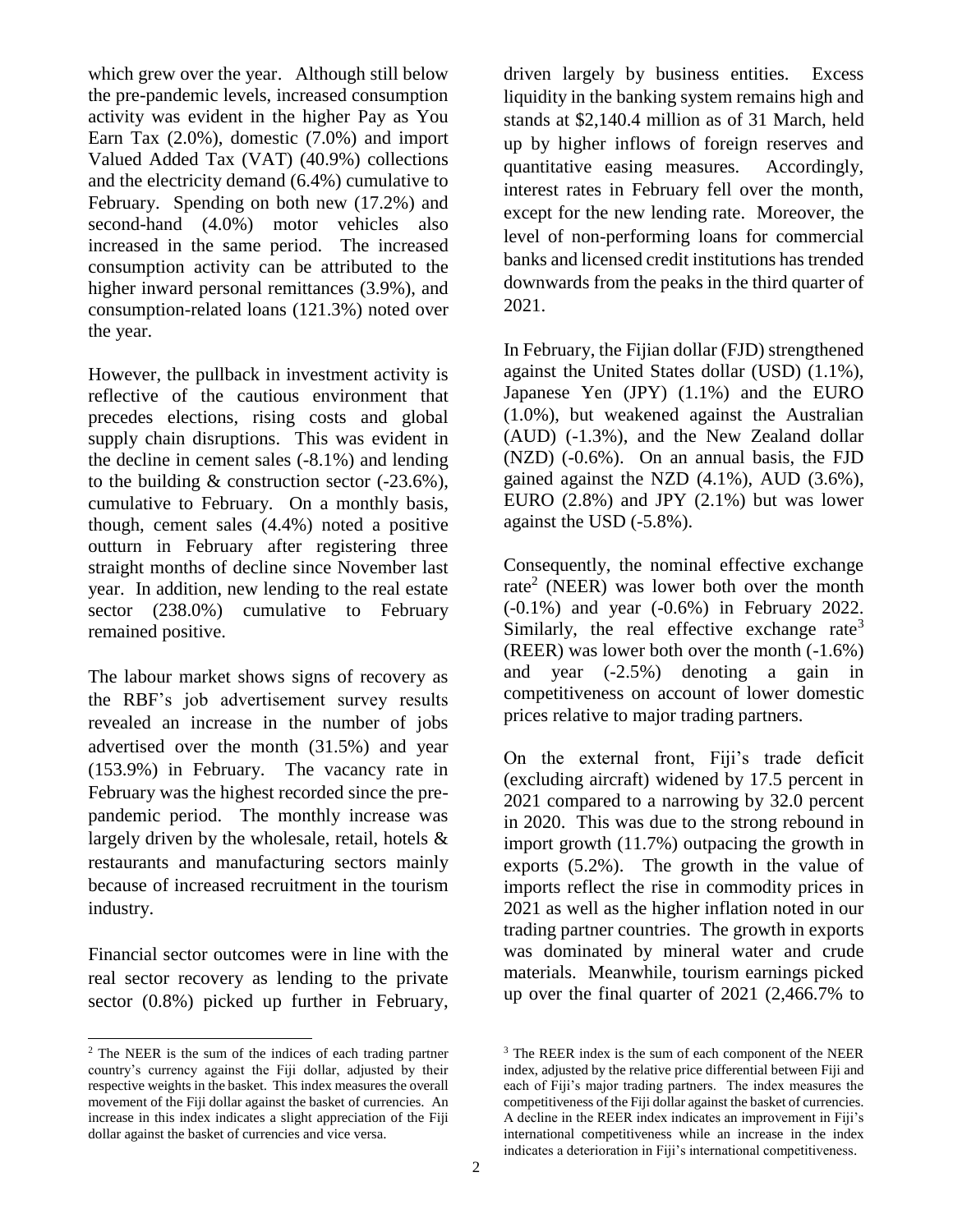\$30.8m) on account of the re-opening of our borders in December.

Inward remittances rose by 1.3 percent to total \$133.3 million in the year to February compared to a 15.9 percent growth in the same period in 2021 underpinned by higher inflows of personal transfers. The value of remittances received via the mobile money platform increased (70.8%) while transfers via other channels noted a decline.

The annual inflation rate moderated to 1.9 percent in February from the 2.7 percent recorded in the previous month, led by higher prices noted for food, transport & fuel and utility bills. Food prices, in particular, rose by 3.2 percent, affected by the existing pandemicinduced bottlenecks, recent events surrounding the Russia-Ukraine war, domestic effects of Tropical Cyclone Cody and the sugar price review. While the recent measures announced in

the revised 2021-2022 National Budget are expected to cushion inflationary pressures by around 0.9 percentage points, the continued rise in imported inflation will push domestic prices to average above 5.0 percent this year.

Foreign reserves remain above adequate levels and are forecast to remain comfortable in the medium term. Currently (31/03), foreign reserves are around \$3,125.3 million, sufficient to cover 8.6 months of retained imports.

Given the recent economic developments on both the domestic and external fronts, and the outlook for inflation and foreign reserves, the RBF kept the Overnight Policy Rate unchanged at 0.25 percent in March.

## **RESERVE BANK OF FIJI**